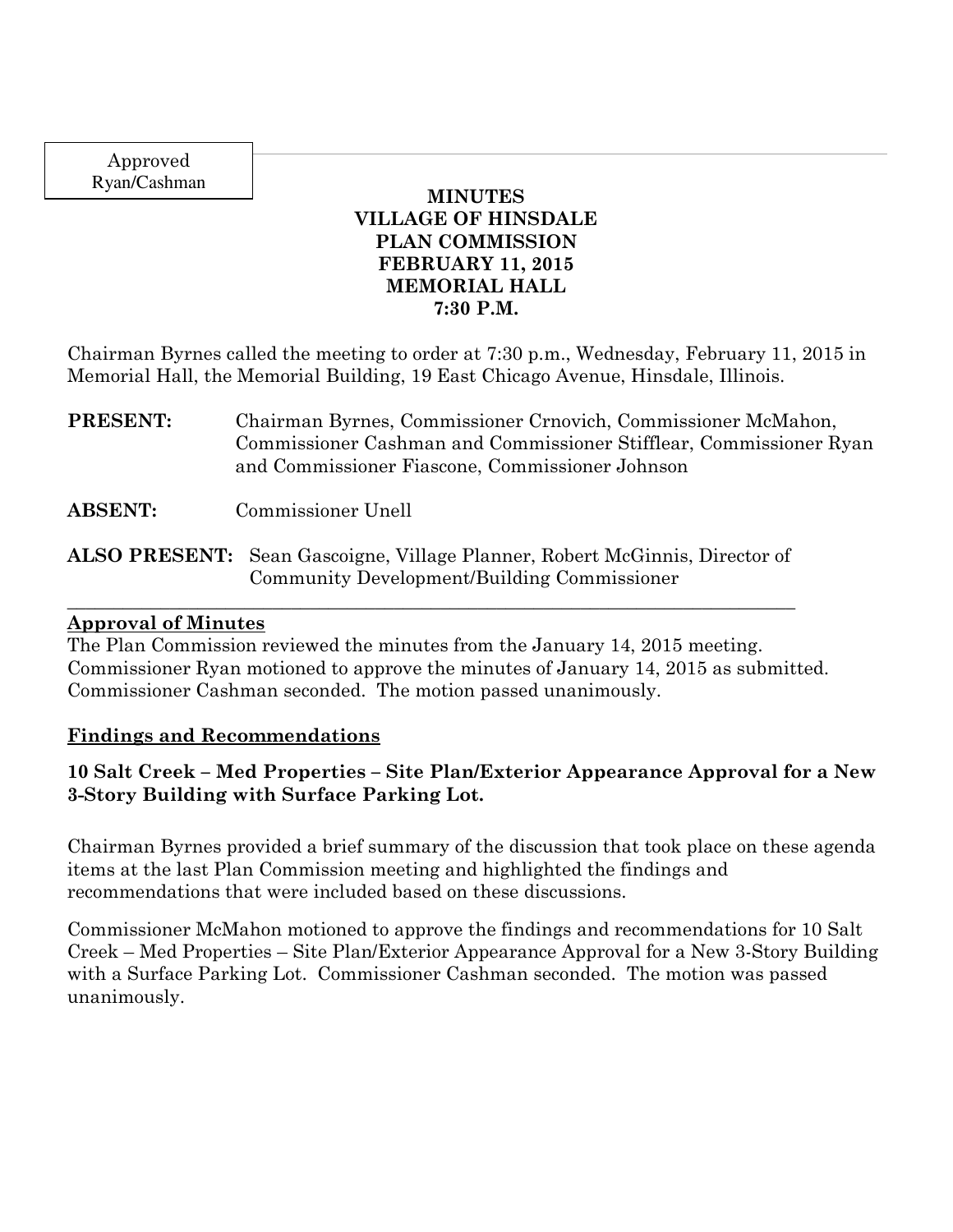### **Plan Commission Minutes February 11, 2015 12 Salt Creek – Med Properties – Site Plan/Exterior Appearance Approval for Exterior Changes and Façade Improvements.**

Chairman Byrnes provided a brief summary of the discussion that took place on this agenda items at the last Plan Commission meeting and highlighted the findings and recommendations that were included based on these discussions.

Commissioner Cashman motioned to approve the findings and recommendations for 10 Salt Creek – Med Properties – Site Plan/Exterior Appearance Approval for a New 3-Story Building with a Surface Parking Lot. Commissioner McMahon seconded. The motion was passed unanimously.

## **A-35-2014 – Salt Creek Club – Exterior Appearance/Site Plan Review to Construct a New Clubhouse at 830 N. Madison**

Staff stated that in light of new information regarding the revoking and rescinding of the original Planned Development for this property, the Major Adjustment was no longer required and the application now is simply for Exterior Appearance/Site Plan Review.

Pete Coules, attorney for the applicant, introduced himself and summarized the request. He clarified for the record that the proposed addition is a 2-story addition and not a 3-story. Mr. Coules stated that the proposed addition would only include the area that is currently concrete and would enclose and increase the remodeled kitchen and bathrooms of the clubhouse. He added that additional striped parking would be provided on the north and west side of property to satisfy the parking requirement. Mr. Coules also stated that no hardscape would be added and no variances are required.

Vince Caprio, architect, summarized the changes, proposal and proposed materials stating that the addition would match the existing buildings on the property.

Commissioner Crnovich questioned whether there were additional lights. Mr. Coules confirmed there would not be additional lighting in the parking lot area.

The Commission was very complimentary of the proposal.

Commissioner Cashman motioned to approved the Exterior Appearance Plan for Case A-35-14 – Salt Creek Club – 830 N. Madison. Commissioner McMahon seconded. Motion passed unanimously.

Commissioner Johnson motioned to approved the Site Plan Review for Case A-35-14 – Salt Creek Club – 830 N. Madison. Commission McMahon seconded. Motion passed unanimously.

**Case A-34-2014 – Village of Hinsdale – Text Amendment to Section 11-401, as it relates to Requirements for a Certificate of Zoning Compliance**